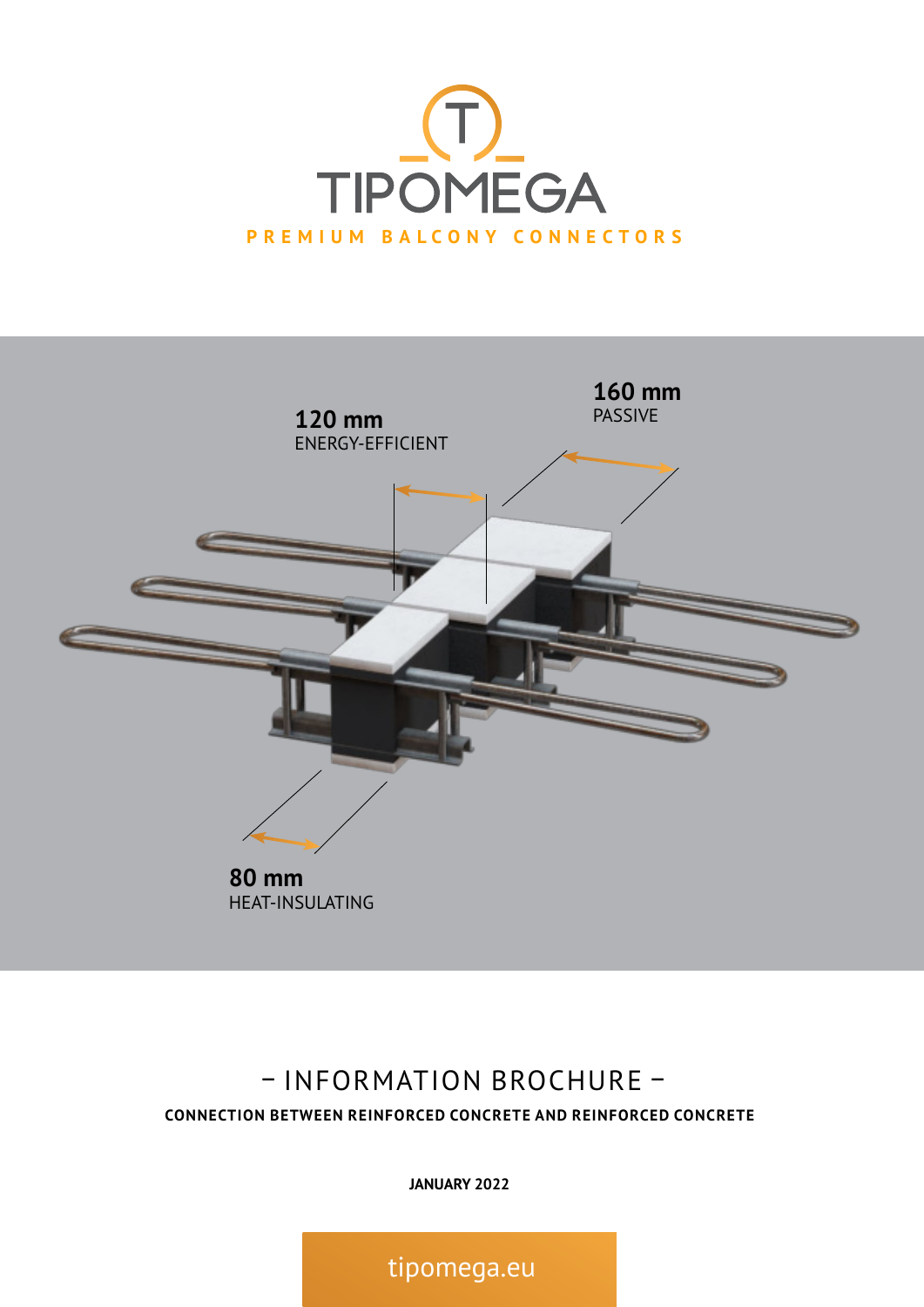



The balcony and the floor are at the same (top) level.

The balcony is at a lower level than the internal floor slab.



Anchoring downwards into a reinforced concrete wall; minimum width of wall – 180 mm.





Anchoring downwards into a reinforced concrete beam; minimum dimensions of the beam: width – 180 mm, height – 360 mm.



Anchoring downwards in a reinforced concrete beam with small dimensions: width – 240 mm, height – 160 mm.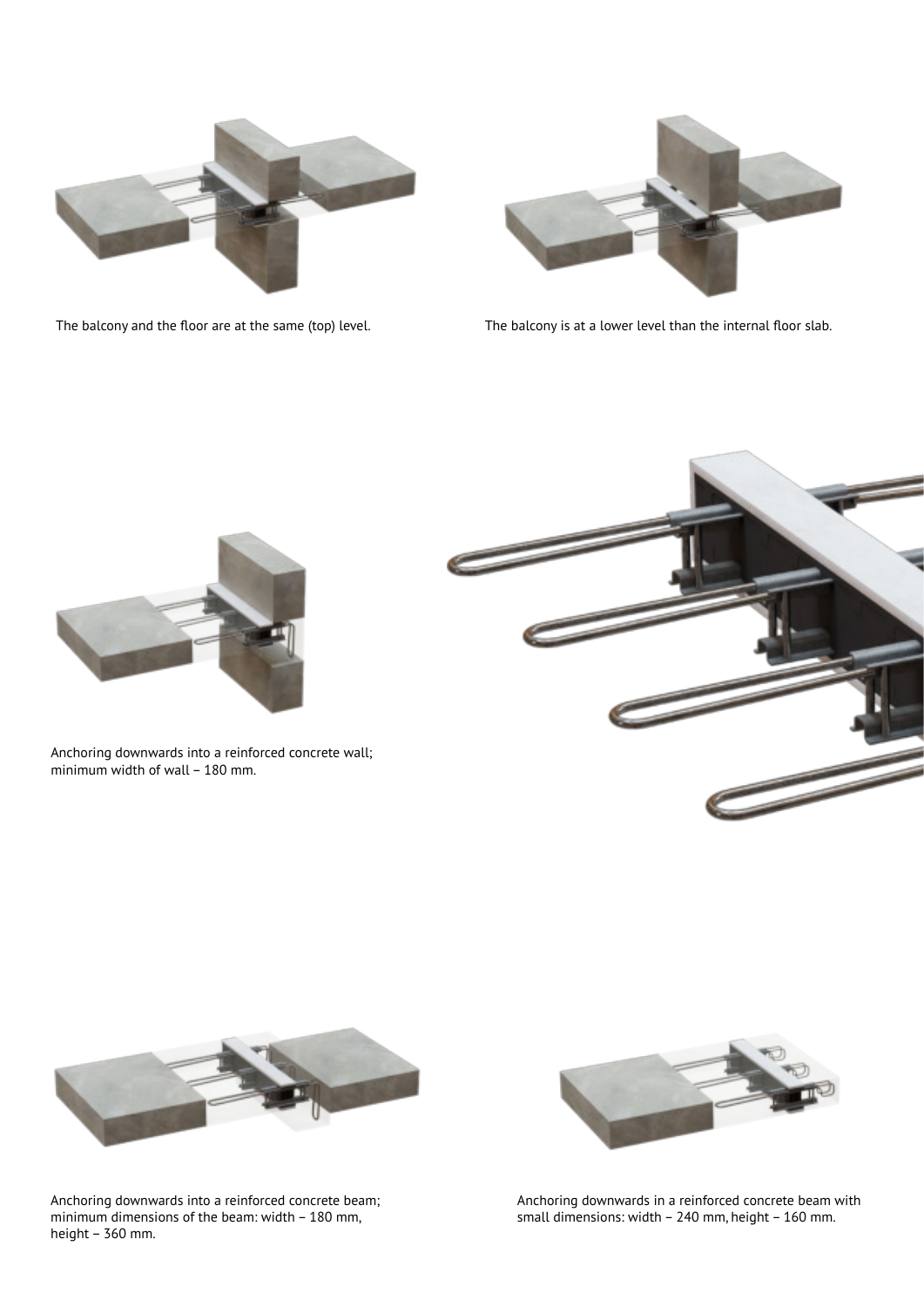

The balcony and the floor are at the same (top) level; TIPOMEGA® connectors transfer bending moments and shear forces in positive and negative directions.



The balcony and the floor are at the same (top) level; U2 bar has been used to allow for a corner location with another frame overlapping.





Anchoring upwards into a reinforced concrete wall; minimum width of wall – 180 mm.



Anchoring upwards in a reinforced concrete beam with small dimensions: width – 240 mm, height – 90 mm above the upper level of the balcony.



Anchoring upwards into a reinforced concrete beam; minimum dimensions of the beam: width – 180 mm, height – 360 mm.